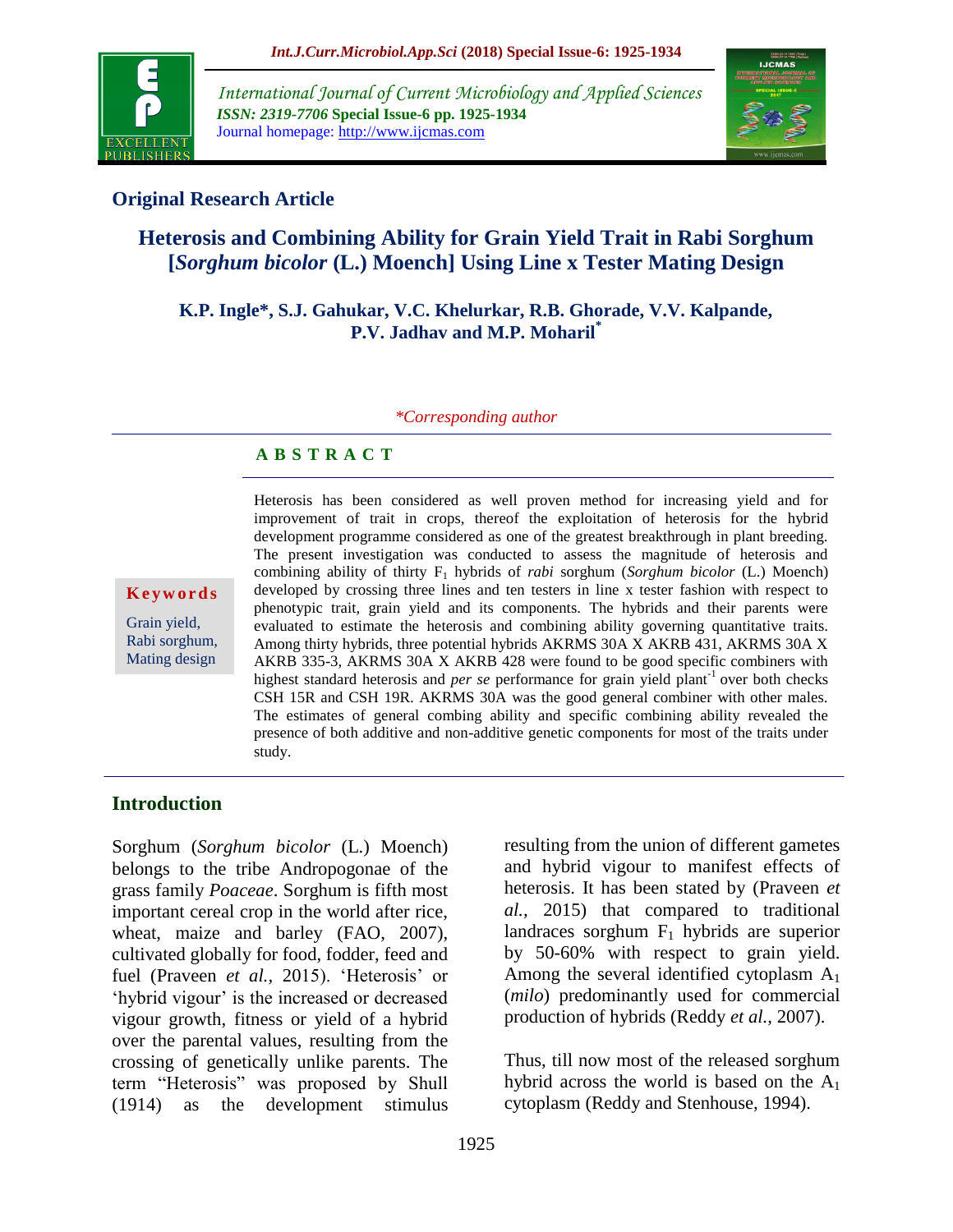The world sorghum area under cultivation was 42.5 million hectare with production of 59.91 million metric tons and productivity was 1.41 metric tons per hectare, whereas, of India 5.58 million hectare area under cultivation with production and productivity were 4.41 million metric tons and 0.79 metric tons per hectare respectively. At present Maharashtra seems to be largest producer accounting for 50 per cent total area i.e. 3.218 million ha with production of 1.20 million tons with productivity 916 kg ha<sup>-1</sup> (Anonymous, 2017). In Maharashtra area under *kharif* sorghum was 0.621 million ha and *rabi* sorghum was 2.597 million ha with production of 0.368 and 0.837 million tons, respectively (Anonymous, 2015-16). Despite of proving it"s importance, *rabi* sorghum, has not attained it"s prime importance till date. The many constraints are bottlenecked to make *rabi* sorghum more remunerative such as photoperiod (Mukri *et al.,* 2010), improper restorers and low heterosis (Prabhakar *et al.,* 2010) for low yielding hybrids in *rabi*  season. The traits like yield and its components are governed by polygenes with complex gene action and hence before initiating any crop improvement program, it is necessary to understand the genetic nature of the parents.

Combining ability analysis helps in identifying the parents, and these parents can be used for hybridization program in order to produce superior hybrids. As a general rule, general combining ability (GCA) is the result of additive gene effects, while the specific combining ability (SCA) is the result of non-allelic interactions (Jinks, 1954). The estimate of combining ability is useful to predict the relative performance of different lines in hybrid combinations. The information on the nature and magnitude of gene action is important in understanding the genetic potential of a

population and deciding the breeding procedure to be adopted in a given population (Prabhakar *et al.,* 2010).

In this background, the present study was undertaken to determine the nature of gene action, evaluation of enviable parents for hybridization and performance of hybrids over their parent in *rabi* sorghum, with a view of exploitation of good hybrids with high heterotic value.

## **Materials and Methods**

### **Experimental material**

The present investigation was conducted during *rabi* 2015-2016 at Sorghum Research Unit (SRU), Dr. PDKV, Akola. The soil of experimental site was black, alluvial in origin, deep, well drained and had fairly good moisture holding capacity. The experimental material of the present study comprised of three lines, ten testers and their resulting thirty hybrids, along with two checks CSH-15R (National Released *rabi*  sorghum hybrid in 1995) and CSH-19R (National Released *rabi* sorghum hybrid in 2000). The seed of following parental lines was provided by Sorghum Research Unit, Dr. Panjabrao Deshmukh Krishi Vidyapeeth, Akola. The genotypes and their sources are given in Table 5.

### **Development of material**

### **Trial 1**

During *rab*i 2015-16, the parental materials comprised of three lines and ten testers were planted at Sorghum Research Unit, Dr. P.D.K.V. Akola and these lines and testers were crossed in line x tester design to produce 30 possible hybrids. Staggered sowing was carried out with a view to have synchronized flowering of male and female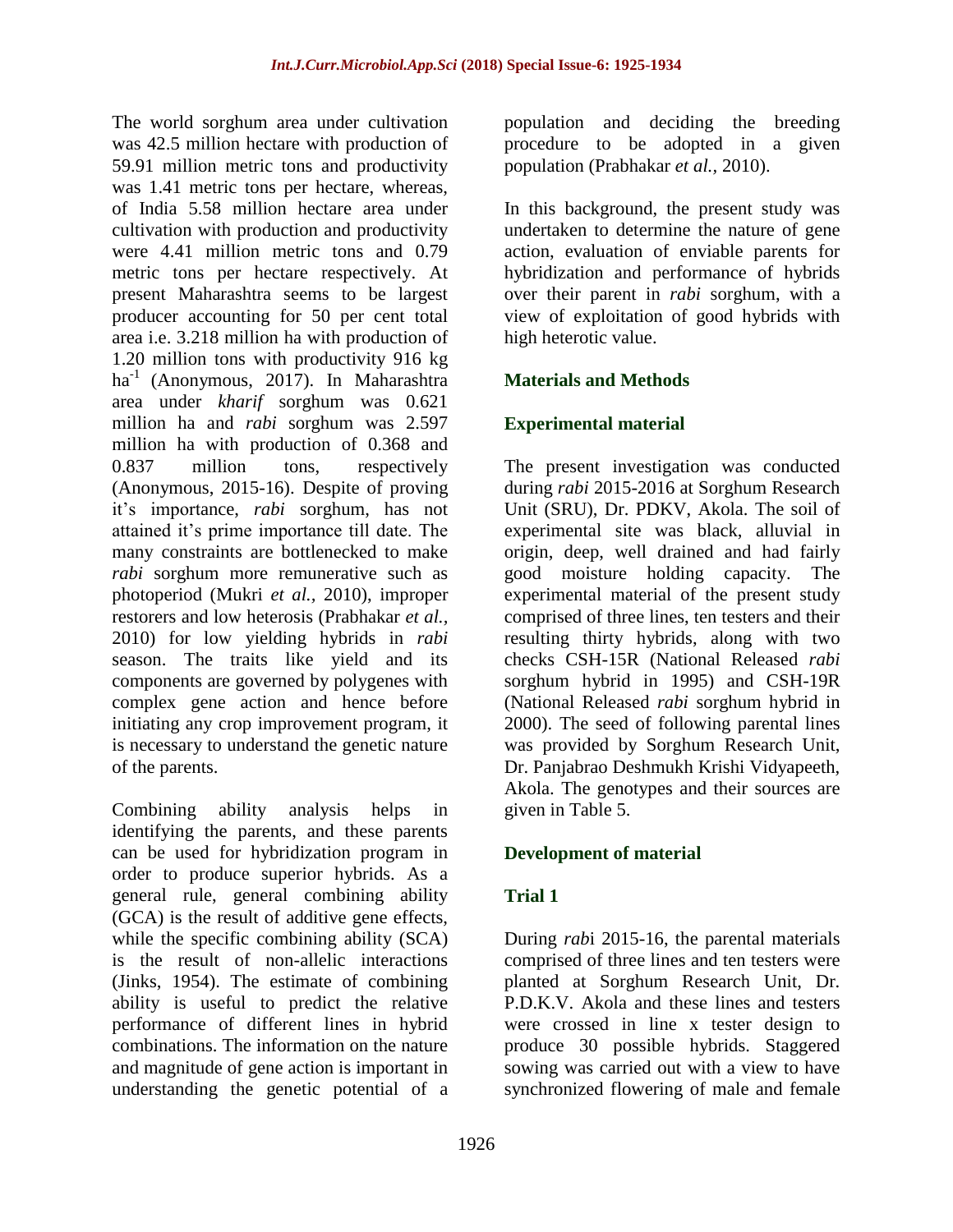parents. Thus, enough quantity of seed of these resulting 30 hybrids was produced during *rabi* 2015-16 these become  $\overline{F}_0$  seeds.

### **Trial 2**

The seeds harvested from  $F_0$  plants during *rabi* 2015-2016 were raised for  $F_1$ generation during *rabi* 2016-17 by using thirteen parents, their 30 possible hybrids along with two standard checks CSH 15R and CSH-19R (total genotypes studied were 45). Recommended package of practice was followed, and the crop stand and crop growth were good in all the three replications. The experimental design was randomized block design with three replicates.

#### **Phenotypic characterization of parental lines and hybrids**

In each replication and in each genotype five  $F_1$  plants were randomly selected for observation, except days to 50 per cent flowering and days to maturity where observation was recorded on plot basis. Ten quantitative characters viz., plant height, days to 50% flowering, number of leaves<sup>-1</sup>, length of panicle, panicle weight, panicle breadth, number of primaries <sup>-1</sup>, grain yield and it"s components such as number of grains per panicle,100 grain weight and grain yield plant<sup>-1</sup> were recorded.

### **Statistical analysis**

The data on parental lines, the  $F_1$ -hybrids and check hybrids (CSH 15R and CSH 19R) were subjected to different statistical analysis using the computer program Gen Stat (www.vsni.co.uk./software/genstat). The data was subjected to ANOVA separately to detect the significance of genotypic differences (Panse and Sukhatme, 1954) before a combined ANOVA.

Combining ability analysis was carried out according to Singh and Chaudhary (1979) based on line× tester general liner model.

### **Estimation of heterosis**

Heterosis estimates were worked out following Singh and Narayanan (1993) as follows:

Standard Heterosis: Estimated over standard commercial hybrid (SH) as follows:

 $[(F_1-SH)/SH] \times 100$ 

Where, SH is the mean value of the standard commercial hybrids "CSH-15R and CSH- $19R$ .

## **Estimation of combining ability**

Combining ability from line x tester analysis of variance (Kempthorne, 1957) was carried out for morphological and grain yield traits. The hybrids (crosses) mean squares were partitioned into variances due to testers  $(\delta^2 t)$ and lines  $(\delta^2)$  and due to interaction between lines and testers  $(\delta^2 \text{t})$ . The estimates of genotypic variances of testers and lines are equivalent to variance due to their GCA, and that of their interaction is equivalent to variance due to SCA. The statistical analysis was performed by Gen Stat software.

### **Results and Discussion**

From the resultant 30 crosses, three potential hybrids AKRMS 30A X AKRB-431, AKRMS 30A X AKRB-335-3, and AKRMS 30A X AKRB-428 exhibited significant standard heterosis performance over both checks (CSH-15R and CSH-19R) in desirable direction for grain yield and other yield components (Table 1). Among three females and ten males, AKRMS 30A and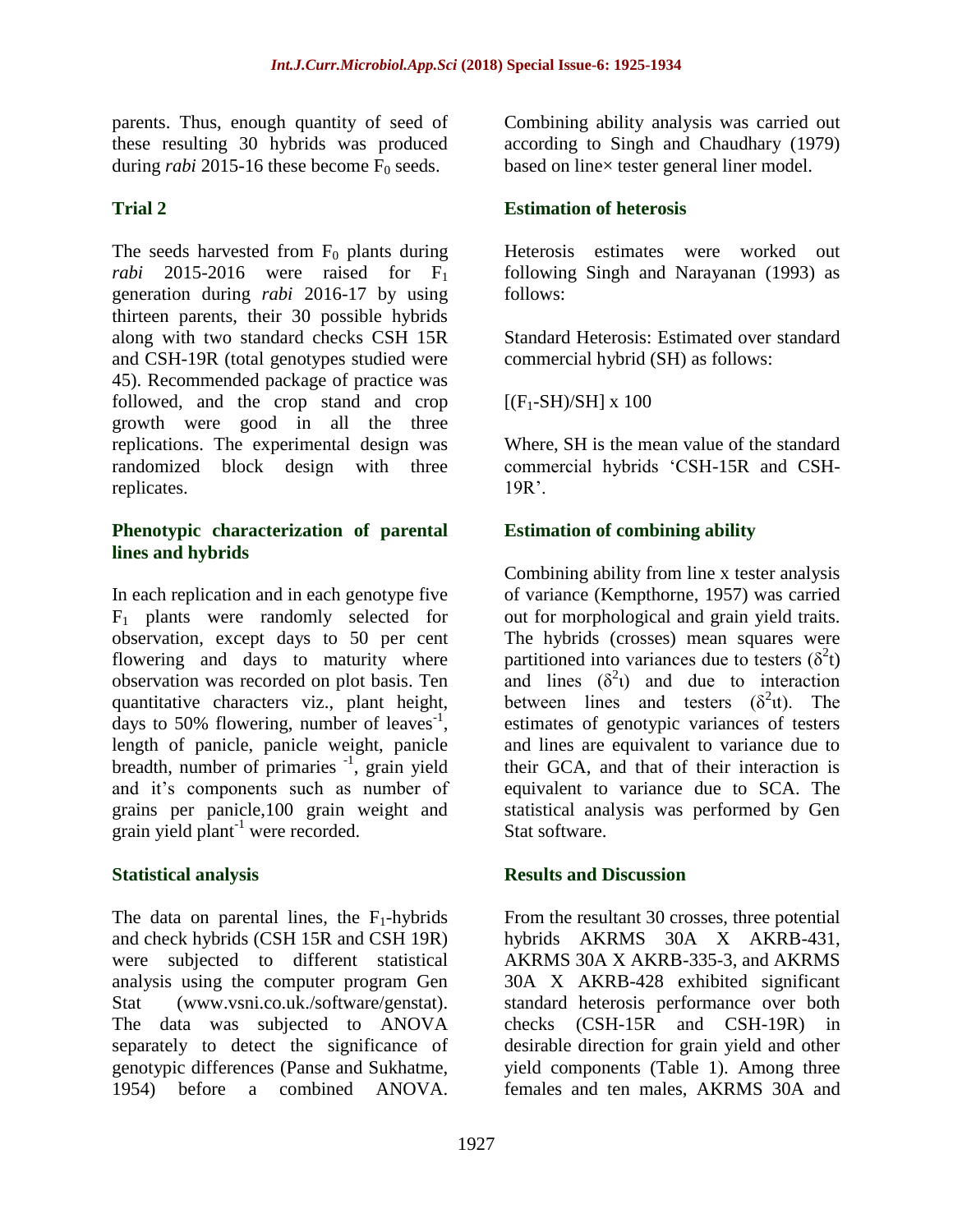testers, AKRB 431, AKRB 335-3 and AKRB 431, found significant for yield and yield related attributes.

Among 30 hybrids, the hybrid AKRMS-30A X AKRB- 431 exhibited highest standard heterosis (166.77% and 106.92%) over both the checks (CSH-15R and CSH-19R) for grain yield. In addition, it showed significant heterosis for other phenotypic traits like panicle length, panicle weight, panicle breadth, number of primary panicles<sup>-1</sup>, 100 grain weight, number of grains panicle<sup>-1</sup> and found potential hybrid over both standard check hybrids.

On second position, hybrid AKRMS 30A X AKRB-335-3 recorded significant highest useful heterosis (123.31% and 73.21%) over the checks (CSH-15R and CSH-19R) for grain yield; it also showed significant standard heterosis for traits like days to 50% flowering, number of leaves plant<sup>-1</sup>, panicle length, panicle weight, panicle breadth, number of primary panicles<sup>-1</sup>, 100 grain weight and number of grains panicle<sup>-1</sup> over both the checks.

As far as heterotic performance for grain yield is concerned, hybrid AKRMS-30A X AKRB- 428 ranked third and significant in desirable direction for other morphological traits like number of leaves plant<sup>-1</sup>, panicle length, 100 grain weight and number of grains panicle-1 over both *rabi* checks.

The heterosis plays an important role for increasing the productivity of crop without much increase in the cost of production. Grain yield is complex character rely on many traits. Yield potential accompanied with desirable combination of traits has always been the major objective of sorghum breeding program (Kumar, 2013). Thus, the phenomenon of heterosis has revolutions the production in many crops including

sorghum in commercial basis. The elaborative study of crosses under study revealed that, most of the crosses exhibited positive and significant heterosis for yield also showed heterosis for most of the phenotypic traits except plant height mentioned in Table 1. The findings of the present investigation are consistent with the earlier reports of Nandanwankar (1990) and Jain and Patel (2013). Umakanth *et al.,* (2006) reported positive and significant standard heterosis over the check CSH-19R in his study in *rabi* sorghum.

It has been reported by (Gite *et al.,* 2015) that three sorghum hybrids exhibited significant heterosis over the check CSH-15R and suggested that these hybrids can be incorporated in hybrid development programme. Jadhav and Deshmukh *et al.,* (2017) found significant standard heterosis for grain yield and other yield components in crosses AKRMS-30A X Rb-324 and AKRMS-30A X AKR 354, but in our present findings hybrid AKRMS-30A X Rb-324 found sterile on all the three females and hybrid AKRMS-30A X AKR 354 showed negative heterosis for grain yield.

Gunjal (2014) found that hybrids on line AKRMS 66-2A exhibited high significant heterosis over the check CSH-19R.

But in our present investigation none of the cross combinations found better in case of AKRMS 45A and AKRMS-66-2A over the checks and showed negative heterosis for grain yield trait and therefore only female line AKRMS 30A was taken into consideration and for further evaluation of good heterotic crosses.

The mean sum of squares due to different sources of variation was estimated and presented as in pooled analysis of variance for combining ability (Table 2).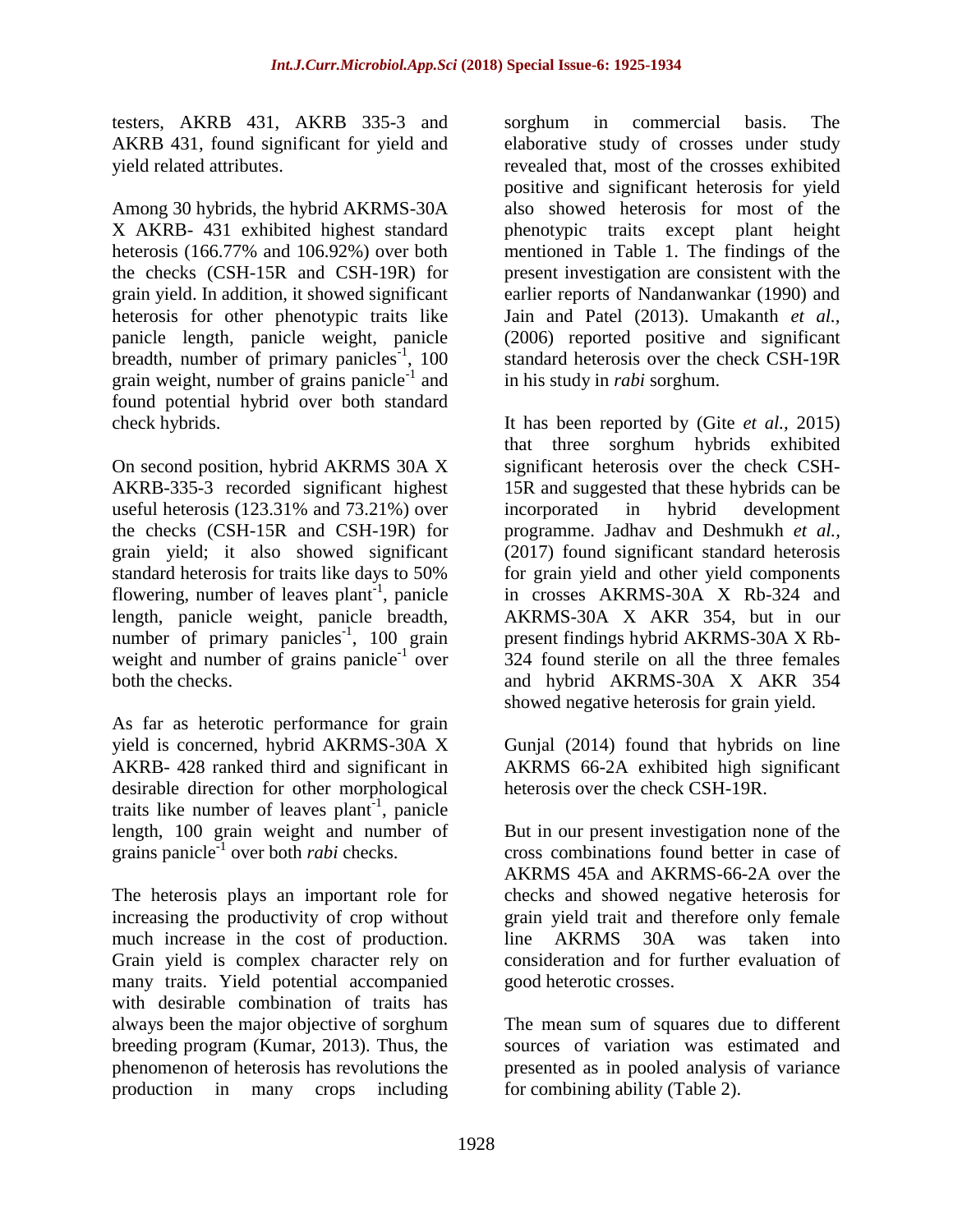| <b>SN</b>      |                               | Mean performance   |                  | Standard heterosis for grain yield<br>$\frac{9}{6}$ | Significant Standard heterosis for other phenotypic trait $(\% )$ |                               |  |
|----------------|-------------------------------|--------------------|------------------|-----------------------------------------------------|-------------------------------------------------------------------|-------------------------------|--|
|                | <b>Crosses</b>                | for<br>grain yield | $\text{CSH-15R}$ | $\overline{\text{CSH-19R}}$                         | $\text{CSH-15R}$                                                  | $\text{CSH-19R}$              |  |
|                |                               | (g / plant)        | (Rabi check)     | (Rabi check)                                        | (Rabi check)                                                      | (Rabi check)                  |  |
|                |                               |                    |                  |                                                     | 4(27.42), 5(71.88), 6(63.50),                                     | 4(22.23), 5(78.41), 6(35.76), |  |
|                | AKRMS-30A X AKRB 431          | 92.24              | $166.77**$       | $106.92**$                                          | 7(25.86), 8(35.42), 9(105.96)                                     | 7(23.73), 9(110.68)           |  |
|                |                               |                    |                  |                                                     | 1(2.86), 3(13.04), 4(22.10),                                      | 1(3.85), 4(28.38), 5(50.46),  |  |
| $\mathfrak{D}$ | <b>AKRMS-30A X AKRB 335-3</b> | 77.21              | $123.31$ **      | $73.21$ **                                          | 5(44.41), 6(62.04), 7(22.07)<br>8(26.98), 9(75.64)                | 6(34.55), 7(20.17), 9(79.67)  |  |
|                |                               |                    |                  |                                                     | 3(21.74), 4(20.04), 8(34.66),                                     | (12.00), 4(28.10), 9(58.24)   |  |
| $\mathfrak{Z}$ | AKRMS-30A X AKRB 428          | 72.05              | $108.39**$       | $61.64**$                                           | 9(54.70)                                                          |                               |  |

#### **Table.1** Potential hybrids based on significant standard heterosis in desirable direction for grain yield and other yield components

\*, \*\*- significant at 5% and 1% level respectively Parenthesis values represent standard heterosis values

1: Days to 50 % flowering (days) 2: Plant height (cm) 3: Number of leaves plant<sup>-1</sup><br>4: Panicle length (cm) 5: Panicle weight (g) 6: Panicle breadth (cm)

7: Number of primaries panicle-1

 $6:$  Panicle breadth  $\overline{(cm)}$ 

#### 8: 100 grain weight (gm) 9: Number of grains panicle<sup>-1</sup>

#### **Table.2** Pooled analysis of variance for combining ability

|                             |             | <b>MEAN SUM OF SQUARES</b> |                               |                                        |                        |                        |                            |                                              |                               |                                        |                                    |  |
|-----------------------------|-------------|----------------------------|-------------------------------|----------------------------------------|------------------------|------------------------|----------------------------|----------------------------------------------|-------------------------------|----------------------------------------|------------------------------------|--|
| <b>Sources of variation</b> |             | flowering $(cm)$           | d.f. Days to 50% Plant height | No. of<br>leaves<br>plant <sup>1</sup> | Panicle<br>length (cm) | Panicle<br>weight (gm) | Panicle<br>breadth<br>(cm) | No. of<br>primaries<br>Panicle <sup>-1</sup> | $100$ grain<br>weight<br>(gm) | No. of grains<br>panicle <sup>-1</sup> | Grain yield<br>plant <sup>-1</sup> |  |
|                             |             |                            |                               |                                        |                        |                        | $\mathbf b$                |                                              | 8                             | 0                                      | 10                                 |  |
| <b>Replications</b>         | ∠           | 0.47                       | 106.98                        | 0.21                                   | 19.81                  | 117.83                 | 0.49                       | 5.43                                         | 0.019                         | 28430.87                               | 11.77                              |  |
| <b>Crosses</b>              | 29          | $3.30**$                   | $327.01$ **                   | $0.659*$                               | 15.99 **               | 4674.39 *              | $2.93**$                   | 54.98 **                                     | $3.02**$                      | 1527539.4 **                           | 1635.03 **                         |  |
| Females                     |             | $7.87*$                    | $1511.92*$                    | 1.37                                   | $54.00*$               | 8444.60                | 2.88                       | 76.8                                         | 0.41                          | 5586243.6 *                            | $6123.13*$                         |  |
| <b>Males</b>                | $\mathbf Q$ | $4.98*$                    | 125.59                        | 0.66                                   | 9.14                   | 6121.54                | 4.80                       | 83.16                                        | $7.95**$                      | 2372153.2 *                            | $2460.16*$                         |  |
| <b>Males x Females</b>      | 18          | $.96*$                     | $296.14*$                     | 0.57                                   | $15.19**$              | 3531.90 **             | $2.00**$                   | 38.46 **                                     | $0.85**$                      | 654265.3 **                            | 723.78 **                          |  |
| Error                       | 58          | 0.914                      | 106.30                        | 0.38                                   | 3.02                   | 46.67                  | 0.316                      | 6.19                                         | 0.008                         | 7766.28                                | 7.18                               |  |
| <b>GCA Vs SCA</b>           |             | 0.068                      | 0.074                         | 0.036                                  | 0.073                  | 0.023                  | 0.006                      | 0.028                                        | 0.011                         | 0.105                                  | 0.109                              |  |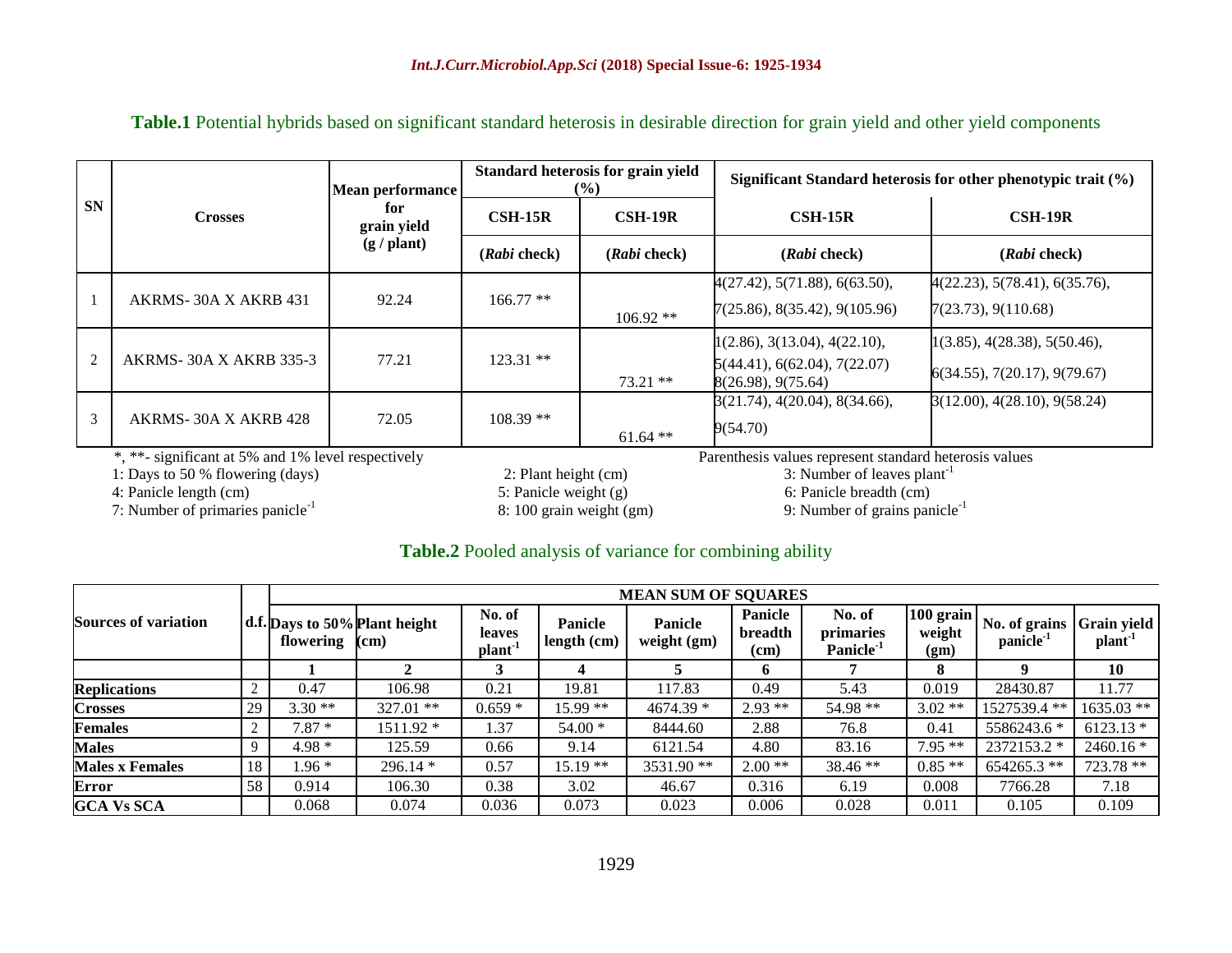|                   | <b>GENERAL COMBINING ABILITY</b> |                             |                                         |                           |                        |                            |                                             |                          |                                       |                                    |  |
|-------------------|----------------------------------|-----------------------------|-----------------------------------------|---------------------------|------------------------|----------------------------|---------------------------------------------|--------------------------|---------------------------------------|------------------------------------|--|
| <b>Genotypes</b>  | Days to 50%<br>flowering         | <b>Plant height</b><br>(cm) | No. of<br>leaves<br>plant <sup>-1</sup> | Panicle<br>length<br>(cm) | Panicle<br>weight (gm) | Panicle<br>breadth<br>(cm) | No. of<br>primaries<br>Panicle <sup>1</sup> | 100 grain<br>weight (gm) | No. of grains<br>panicle <sup>1</sup> | Grain yield<br>plant <sup>-1</sup> |  |
| <b>Females</b>    |                                  |                             |                                         |                           |                        |                            |                                             |                          |                                       |                                    |  |
| AKRMS-30A         |                                  |                             |                                         | $1.548**$                 | $17.16**$              | $0.186*$                   | $1.600**$                                   | $0.117**$                | $445.61$ **                           | 14.90 **                           |  |
| <b>Males</b>      |                                  |                             |                                         |                           |                        |                            |                                             |                          |                                       |                                    |  |
| <b>AKRB 431</b>   |                                  |                             |                                         |                           | 46.988 **              |                            | $3.389**$                                   | $0.692**$                | 359.456 **                            | $15.665$ **                        |  |
| <b>AKRB 335-3</b> |                                  |                             | $\overline{\phantom{0}}$                | $1.891**$                 | $32.910**$             | $0.937**$                  | $2.500**$                                   | $0.219**$                | $671.233$ **                          | $21.680**$                         |  |
| <b>AKRB 428</b>   |                                  |                             | $\overline{\phantom{0}}$                | $\overline{\phantom{a}}$  | $10.290**$             |                            | $3.278**$                                   | $0.541**$                | 472.345 **                            | 15.216 **                          |  |

#### **Table.3** GCA effects of promising parents in desirable direction for yield and yield related components

\*, \*\*- significant at 5% and 1% level respectively

#### **Table.4** Mean yield performance, standard heterosis and SCA effects of the promising crosses

| SN. | <b>Crosses</b>                | Grain yield<br>$plant^{-1}(g)$ | Standard heterosis (%) over |                  | <b>SCA</b> effects for<br>Grain yield plant <sup>1</sup> | <b>GCA</b> effects of<br>parents for grain yield                 | <b>Significance SCA</b><br>effects for other<br>characters in desirable |  |
|-----|-------------------------------|--------------------------------|-----------------------------|------------------|----------------------------------------------------------|------------------------------------------------------------------|-------------------------------------------------------------------------|--|
|     |                               |                                | $\text{CSH-15R}$            | $\text{CSH-19R}$ |                                                          |                                                                  | direction                                                               |  |
|     | AKRMS-30A X AKRB 431          | 92.24                          | $166.77$ **                 | $106.92**$       | 29.44**                                                  | $14.90^{**}$ (L) X 15.665 <sup>**</sup> (H) $\,\,$ 4, 5, 6, 7, 9 |                                                                         |  |
|     | <b>AKRMS-30A X AKRB 335-3</b> | 77.21                          | $123.31$ **                 | $73.21$ **       | $12.40**$                                                | $14.90**$ (L) X 21.680 <sup>**</sup> (H) 2, 4, 5, 6, 7, 8, 9     |                                                                         |  |
|     | AKRMS-30A X AKRB 428          | 72.05                          | $108.39**$                  | $61.64$ **       | $10.706**$                                               | $14.90**$ (L) X $15.216**$ (H)                                   |                                                                         |  |

\*, \*\*- significant at 5% and 1% level respectively; Parenthesis values represent standard heterosis values

Note: L: Low *gca* and H: High *gca*

1: Days to 50 % flowering (days) 2: Plant height (cm) 3: Number of leaves plant<sup>-1</sup>

7: Number of primaries panicle-1

4: Panicle length (cm)<br>
5: Panicle weight (g) 6: Panicle breadth (cm)<br>
6: Panicle breadth (cm)<br>
9: Number of primaries panicle<sup>-1</sup><br>
8: 100 grain weight (gm) 9: Number of grains pan 9: Number of grains panicle<sup>-</sup>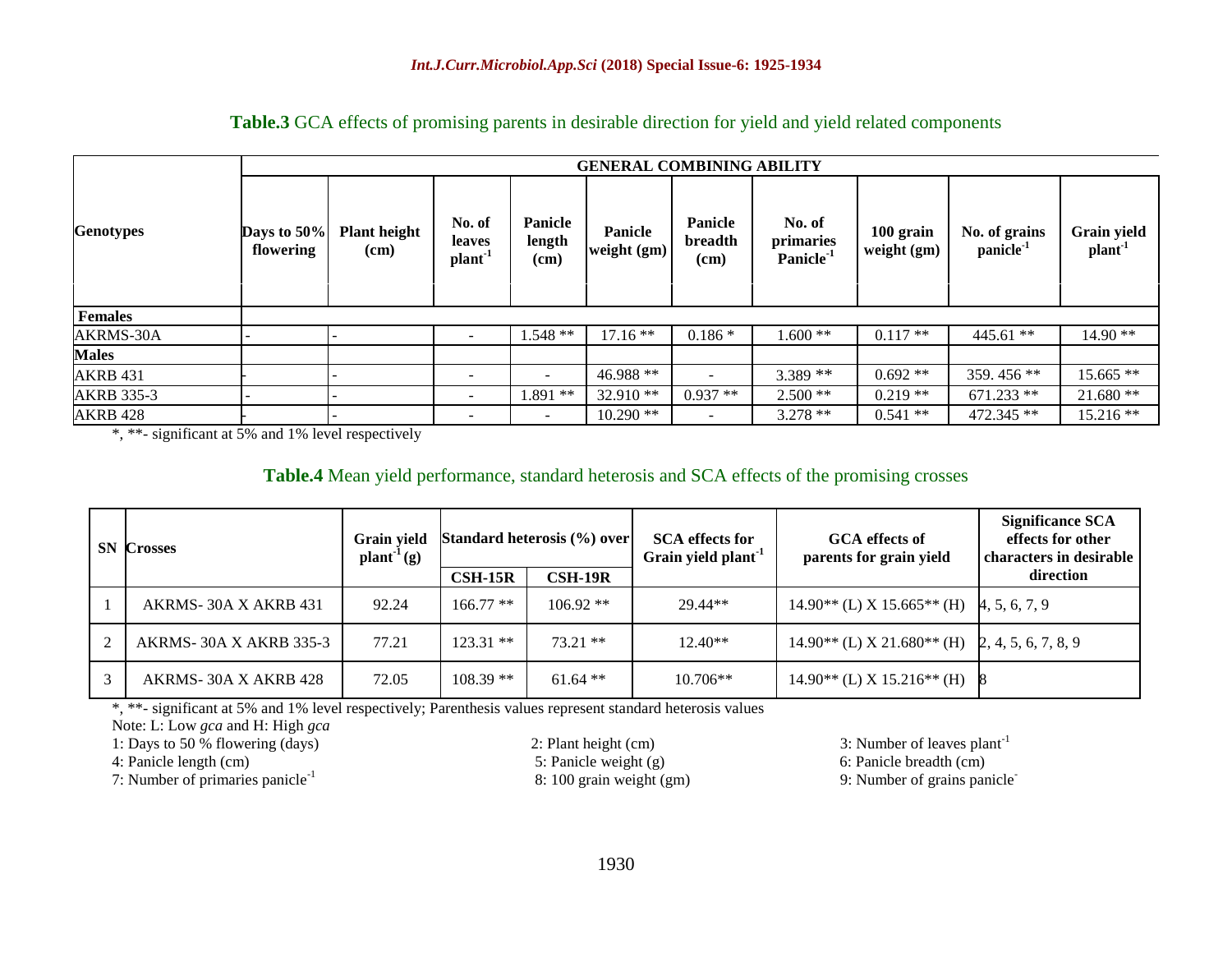| <b>SN</b>      | <b>Genotypes</b> | Source                                                     |
|----------------|------------------|------------------------------------------------------------|
|                | <b>CMS</b> lines |                                                            |
| 1              | AKRMS-30A        | CMS line from Sorghum Research Unit, Dr.PDKV, Akola.       |
| $\overline{2}$ | AKRMS-45A        | CMS line from Sorghum Research Unit, Dr.PDKV, Akola.       |
| 3              | AKRMS-66-2A      | CMS line from Sorghum Research Unit, Dr.PDKV, Akola.       |
|                | <b>Testers</b>   |                                                            |
| $\overline{4}$ | <b>RS-585</b>    | Restorer from Directorate of Sorghum Research, Hyderabad   |
| 5              | AKR-354          | Restorer from Sorghum Research Unit, Dr.PDKV, Akola.       |
| 6              | AKRB-335-3       | Restorer from Sorghum Research Unit, Dr.PDKV, Akola.       |
| 7              | <b>SLR-24</b>    | Restorer from Indian Institute of Millet Research, Solapur |
| 8              | <b>AKRB-428</b>  | Restorer from Sorghum Research Unit, Dr.PDKV, Akola.       |
| 9              | <b>RB-324</b>    | Restorer from Sorghum Research Unit, Dr.PDKV, Akola.       |
| 10             | AKRB-413-1       | Restorer from Sorghum Research Unit, Dr.PDKV, Akola.       |
| 11             | <b>AKRB-429</b>  | Restorer from Sorghum Research Unit, Dr.PDKV, Akola.       |
| 12             | <b>AKRB-430</b>  | Restorer from Sorghum Research Unit, Dr.PDKV, Akola.       |
| 13             | <b>AKRB-431</b>  | Restorer from Sorghum Research Unit, Dr.PDKV, Akola.       |
|                | <b>Checks</b>    |                                                            |
| 14             | $CSH-15R$        | NRCS, Solapur                                              |
| 15             | CSH-19R          | Sorghum Research Unit, Dr.PDKV, Akola.                     |

**Table.5** Genotypes used for present investigation

Significant differences were found among the crosses for the studied phenotypic traits indicated the presence of substantial genetic variability. Mean squares due to males were significant for days to 50% flowering, 100 grain weight, number of grains panicle<sup>-1</sup> and grain yield plant<sup>-1</sup>. Mean square due to females were significant for the days to 50% flowering, plant height, panicle length, number of grains panicle<sup>-1</sup> and grain yield plant-1 . Significant male and female variance indicates sizeable genetic variability for general combining ability among males and females respectively for concern traits. Mean squares due to males x female interaction were significant for all the characters under study except number of leaves  $\mathbf{plant}^{-1}$  which indicate genetic variability for specific combining ability among the crosses.

In hybrid breeding programme, for getting higher heterosis the prerequisites is the

diversity of parents. In present investigation, the parents differed significantly for all characters which indicated sufficient variability among the parents for the studied morphological traits (Table 2). Similarly, variations among hybrids were significant for all the characters. This is desirable step in the exploitation of best hybrid combinations with high heterotic value. Similar variability among the parents was also reported by Umakanth *et al.,* (2012), Prabhakar *et al.,* (2013) and Ghorade *et al.,*  $(2014).$ 

For all traits (viz., days to 50 per cent flowering, plant height, number of leaves per plant, panicle length, panicle weight, panicle breadth, number of primary panicles-1 , 100 grain weight, number of grains panicle-1 and grain yield plant<sup>-1</sup>) the predictability ratio (GCA vs. SCA) over the environments found to be less than unity. This indicates importance of non-additive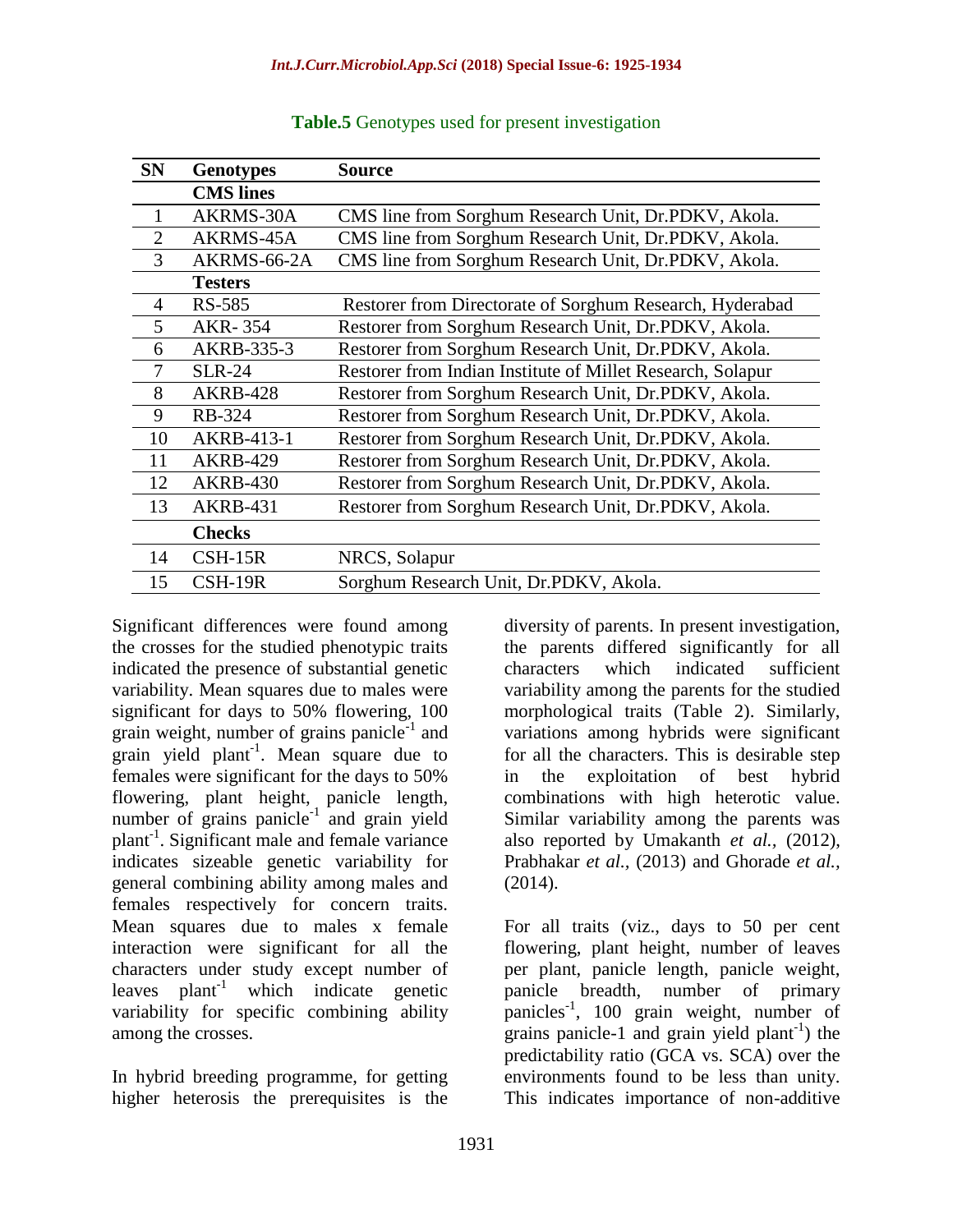gene action in the inheritance of these traits and greater is predictability based on specific combining ability alone for improvement of respective trait. The same results were also reported by Kenga *et al.,* (2004).

The general combining ability effects of promising parents based on consistent performance and in desirable direction of yield and other yield components mentioned in Table 3.

Among female parents, AKRMS-30A exhibited significant *gca* effects for panicle length, panicle weight, panicle breadth, number of primaries panicle<sup>-1</sup>, 100 grain weight, number of grains panicle $^{-1}$  and grain yield plant<sup>-1</sup>. Among male parents, AKRB 431, AKRB 335-3 and AKRB 428 exhibited significantly high *gca* effects for yield and yield related traits. AKRB 431 showed significant and desirable *gca* effects for panicle weight, number of primaries panicle<sup>-1</sup>, 100 grain weight, number of grains panicle<sup>-1</sup> and grain yield plant<sup>-1</sup>.

Similarly, AKRB 335-3 exhibited significant and desirable *gca* effects for panicle length, panicle weight, panicle breadth, number of primaries panicle<sup>-1</sup>, 100 grain weight, number of grains panicle<sup>-1</sup> and grain yield plant<sup>-1</sup>. Further, the male parent AKRB 428 showed significant *gca* effects in desirable direction for panicle weight, number of primaries panicle<sup>-1</sup>, 100 grain weight, number of grains panicle $^{-1}$  and grain yield plant<sup>-1</sup>.

Thus above promising male and female parents having high *gca* effects for yield and yield related traits (more commonly viz., panicle length, panicle weight, panicle breadth, number of primaries panicle<sup>-1</sup>, number of grains panicle<sup>-1</sup> and grain yield) can be suitably incorporated in hybrid breeding programmes.

Similar types of results and prediction have been reported by (Borikar *et al.,* 2000; Kenga *et al.,* 2004; Kale, 2011). The specific combining ability effect is indicative of heterosis and also non additive gene action. Ghorade in 1991 reported non additive gene action for panicle length, stem girth, panicle breadth, number of whorls, 100 grain weight and grain yield.

The promising hybrids over the environments with respect to specific combining ability effects for grain yield and other morphological traits are presented in (Table 4) along with their mean grain yield and standard heterosis values. Based on high mean performance, significantly high *sca* effect, and significant heterosis over standard check/s three promising hybrids (viz., AKRMS 30A X AKRB-431, AKRMS 30A X AKRB-335-3, and AKRMS 30A X AKRB-428) were selected for grain yield and other yield related components.

AKRMS-30A X AKRB 431 exhibited significant *sca* effects for panicle length, panicle weight, panicle breadth, number of primaries panicle $^{-1}$  and number of grains panicle<sup>-1</sup>. AKRMS-30A X AKRB 335-3 showed significant *sca* effects for plant height, panicle length, panicle weight, panicle breadth, number of primaries panicle $^{-1}$ , 100 grain weight and number of grains panicle<sup>-1</sup>. Hybrid, AKRMS-30A X AKRB 428 recorded high *sca* effects for only 100 grain weight.

All the three hybrids also recorded significantly desirable standard heterosis over checks for grain yield plant<sup>-1</sup>. These three hybrids, AKRMS-30A X AKRB 431, AKRMS-30A X AKRB 335-3 and AKRMS-30A X AKRB 428 were the combination of low x high *gca* combination for grain yield (Table 4). Thus, it could be concluded that, hybrids showing high *sca* effects for grain yield and other important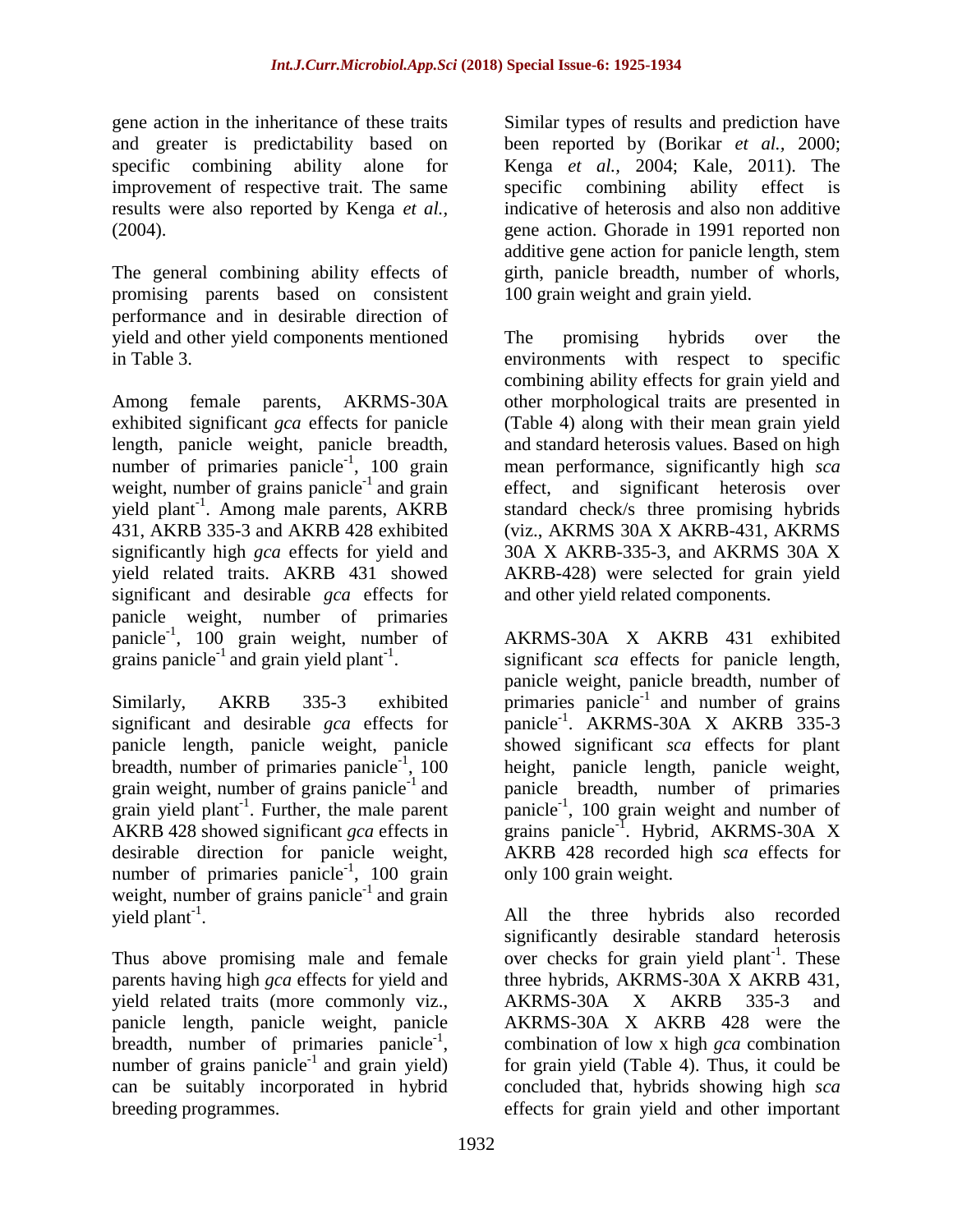traits were having at least one parent with high *gca* effect. Thus, the performance of hybrids mostly relies on the *gca* effects of parents involved in the combinations. Similar findings were reported by Chaudhary and Narkhede (2004) and Kale (2011).

Thus, amongst thirty hybrids, above mentioned three hybrids are expected to be promising in desirable direction of grain yield and other yield related components under study and which can be exploited for heterosis breeding programme.

The present investigation aimed in selecting good combiners for grain yield and other yield contributing characters. The parents, AKRB 431, AKRB 335-3 and AKRB 428 showed good general combining ability over environments for grain yield along with other important yield contributing characters. These parents further can be exploited for sorghum hybrid development programme to develop hybrids with high heterotic values. Similarly, the hybrids AKRMS-30A X AKRB 431, AKRMS-30A X AKRB 335-3 and AKRMS-30A X AKRB 428 showed desirable standard heterosis percentage along with good *sca* effects for grain yield and other important yield contributing traits. Therefore, these hybrids can be commercially exploited using heterosis breeding after the evaluation in multilocation trials.

### **References**

Anonymous. 2015. www.worldsorghum production.com

Anonymous. 2017. [www.mahaagri.gov.in](http://www.mahaagri.gov.in/)

Borikar, S.T., J.E. Jahagirdar and Ambekar, S.S. 2000. Adoption inrelatioln to seasons in sorghum, Vasantrao Naik Memorial National Agril. Seminar, 8: 18-19.

- Chaudhary, S. B., and Narkhede, B. N. 2004. Line x Tester analysis in *rabi*  sorghum hybrids. J. Soils Crops. 14(1): 209-210.
- Food and Agriculture Organisation of the United Nation, Rome, 2007. (FAO), Year Book. Statistic Series No 135.
- Ghorade, R.B., V.V. Kalpande, and Bhongle, S.A. 2014. SPH-1635-A dual purpose high yielding *kharif* sorghum hybrid. International Journal of Agricultural sci 10 (1):134-137.
- Ghorade, R.B.1991. Studies on combining ability of newly developed sorghum lines (*Sorghum bicolor* (L.) Moench). Unpub. M.Sc. (Agri.) Thesis, Panjabrao Krishi Vidyapeeth, Akola.
- Gite, A.G., N.S. Kute, and Patil, V.R. 2015. Heterosis studies for yield and its components traits in *rabi* sorghum (*Sorghum bicolor* L. Moench). Journal of global sciences 4(8): 3207-3219.
- Gunjal, S., 2014. Heterosis and combining ability studies in *rabi* Sorghum. Thesis Unpublished. Dr. PDKV, Akola. pp: 48-112.
- Jadhav, R.R. and Deshmukh, D.T. 2007. Heterosis and Combining Ability Studies in Sorghum (*Sorghum bicolor* (L.) Moench) Over the Environments. IJCMAS. 6(10): 3058-3064.
- Jain, S. K., and Patel, P. R. 2013. Heterosis studies for yield and its attributing traits in Sorghum (*Sorghum bicolor* (l.) Moench). Forage Res., 39(3): 114- 117.
- Jinks, J.L., 1954. Analysis of continuous variation in diallel cross of *Nicotiana rustica* varieties. Genetics, 39, pp. 767-788.
- Kale, P.B., 2011. Studies on combining ability of newly developed sorghum lines. M. Sc. (Agri.) Thesis. Dr. PDKV, Akola.
- Kempthorne, O., 1957. An Introduction to Genetic Statistics, New York, John